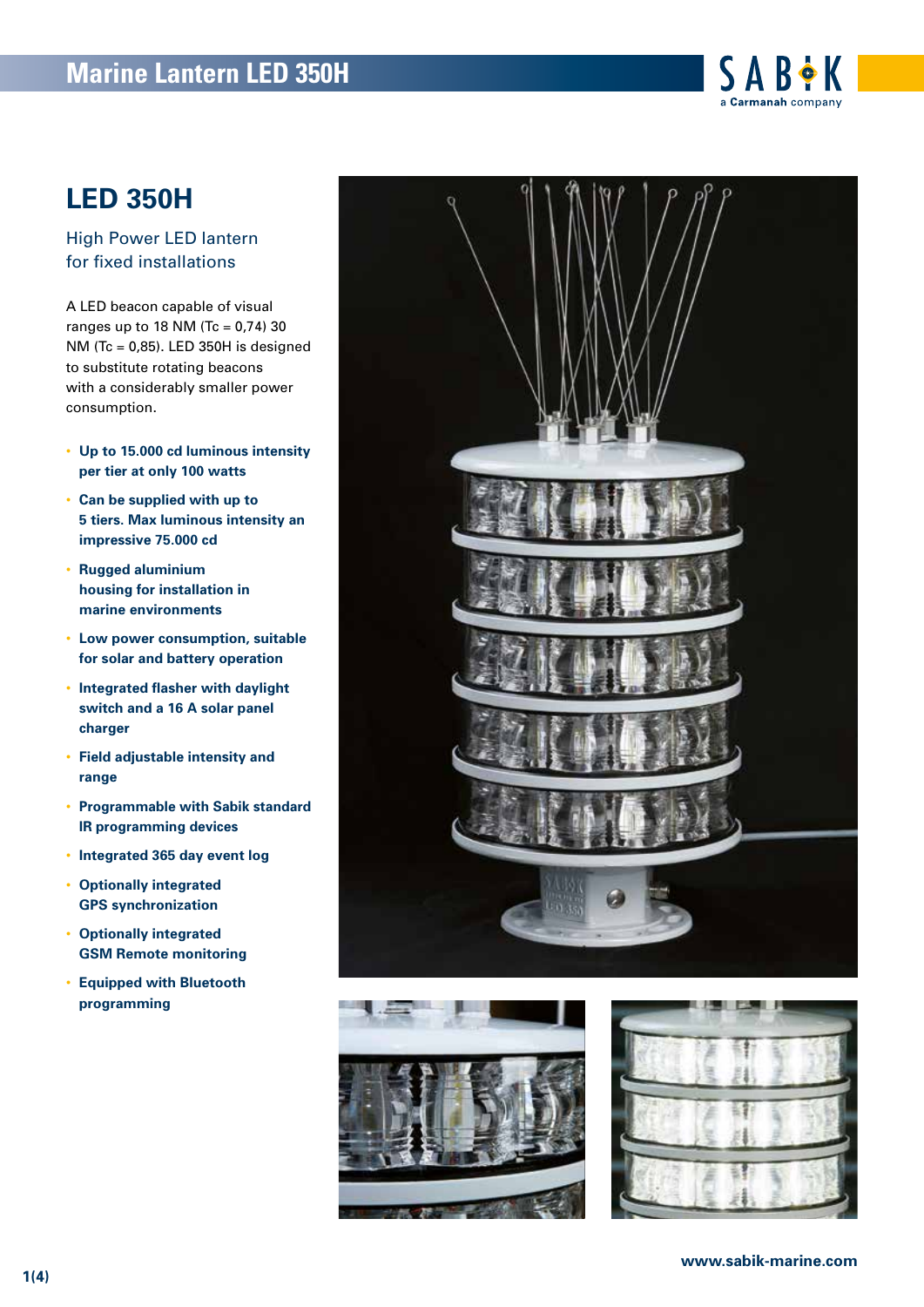# **Marine Lantern LED 350H**





**Bird spikes** 

Stainless steel bird deterrents as standard. Easy to replace. Offers great protection.



**Level indicator**  The lantern can easily be levelled in field using the integrated bubble level indicator.



**IR port and photocell**  Combined infrared communication port and photocell is located on the base of the lantern.



**Grounding plug**  The base plate has a grounding plug as standard to enable good protection against electromagnetic interference.



**Additional cable entry**  Equipped as standard with two cable entries. If the second entry is needed e.g. for a solar module standard M20 cable gland can be fitted.



**Sabik Easy Programmer** User friendly and compact wireless two-way programmer.



**Bluetooth® Control** Lantern can be programmed and controlled up to 50 meters distance with standard android and iOS mobile phones.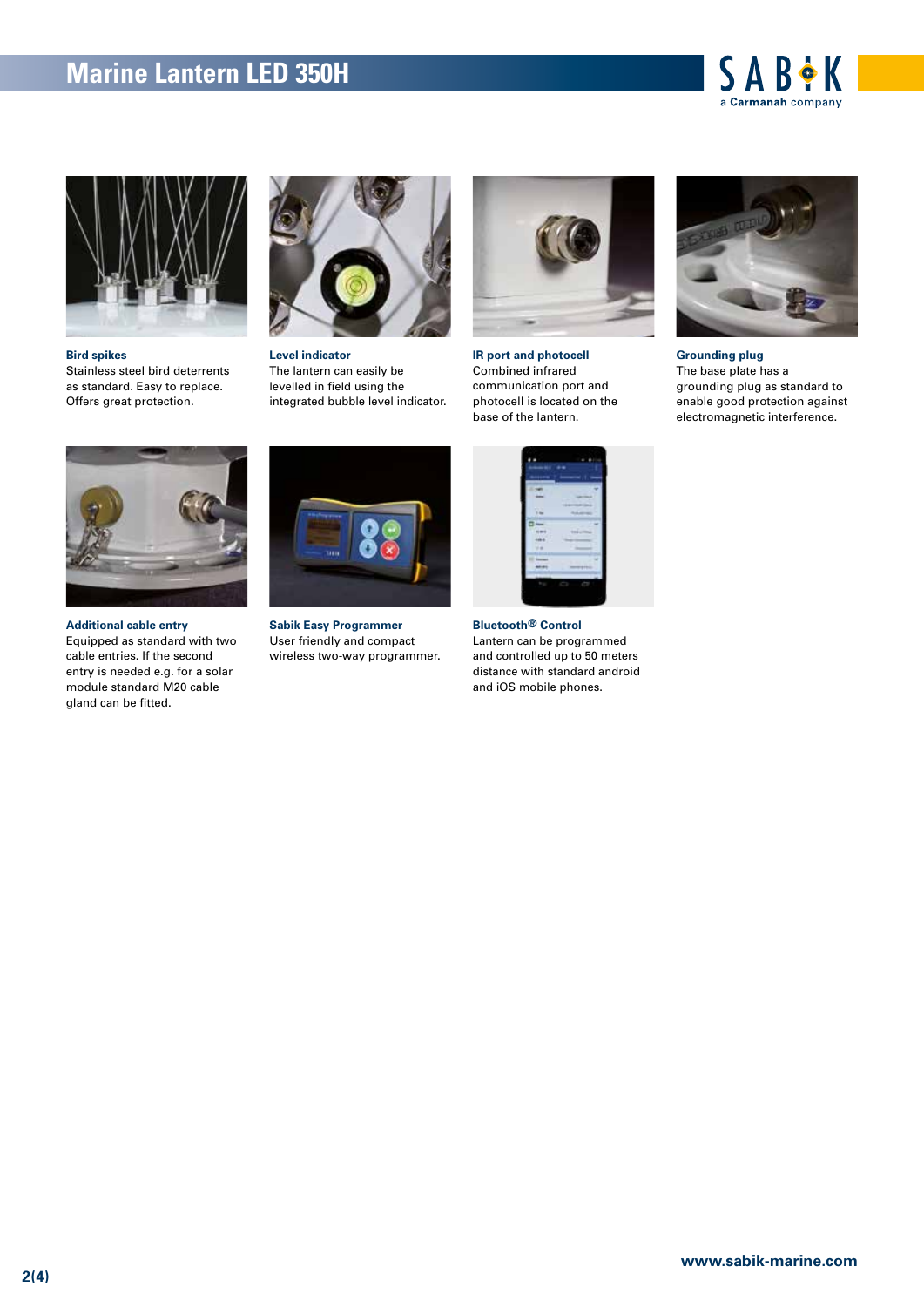

# **Technical Specification LED 350H**





### **Optical performance**

| <b>Maximum fixed luminous intensity</b> |           |           |           |  |
|-----------------------------------------|-----------|-----------|-----------|--|
| 1-tier, 100 W                           | 4.500 cd  | 8,000 cd  | 15.000 cd |  |
| 2-tier, 200 W                           | 9.000cd   | 16,000 cd | 30,000 cd |  |
| 3-tier, 300 W                           | 13.500 cd | 24,000 cd | 45.000 cd |  |
| 4-tier, 400 W                           | 18,000 cd | 32,000 cd | 60.000 cd |  |
| 5-tier, 500 W                           | 22.500 cd | 40,000 cd | 75,000 cd |  |

### **Main Technical Specification**

| Lens visual/Mechanical diameter | 350 mm                                                                           |  |  |
|---------------------------------|----------------------------------------------------------------------------------|--|--|
| Lens material                   | UV stabilized Polycarbonate                                                      |  |  |
| <b>Light source</b>             | High Power Light Emitting Diodes (LEDs)                                          |  |  |
| <b>Vertical divergence</b>      | 1.5° @ 50 % ( $\pm$ 0.3°) and 3° @ 10 %<br>$(\pm 0.5^{\circ})$ of peak intensity |  |  |
| Unit lifetime                   | Up to 10 years                                                                   |  |  |
| Weight                          | 12 kg for single tier unit, add 4 kg for each tier                               |  |  |
| <b>Temperature range</b>        | $-40^\circ$ +60°C                                                                |  |  |
| <b>Supply Voltage</b>           | $20 - 32$ VDC                                                                    |  |  |
| Solar panel charger             | 16 ampere PWM charger. Solar panel<br>production (Ah) is logged                  |  |  |
| <b>Power consumption</b>        | 100W/tier                                                                        |  |  |
| <b>Degree of protection</b>     | IP 67                                                                            |  |  |